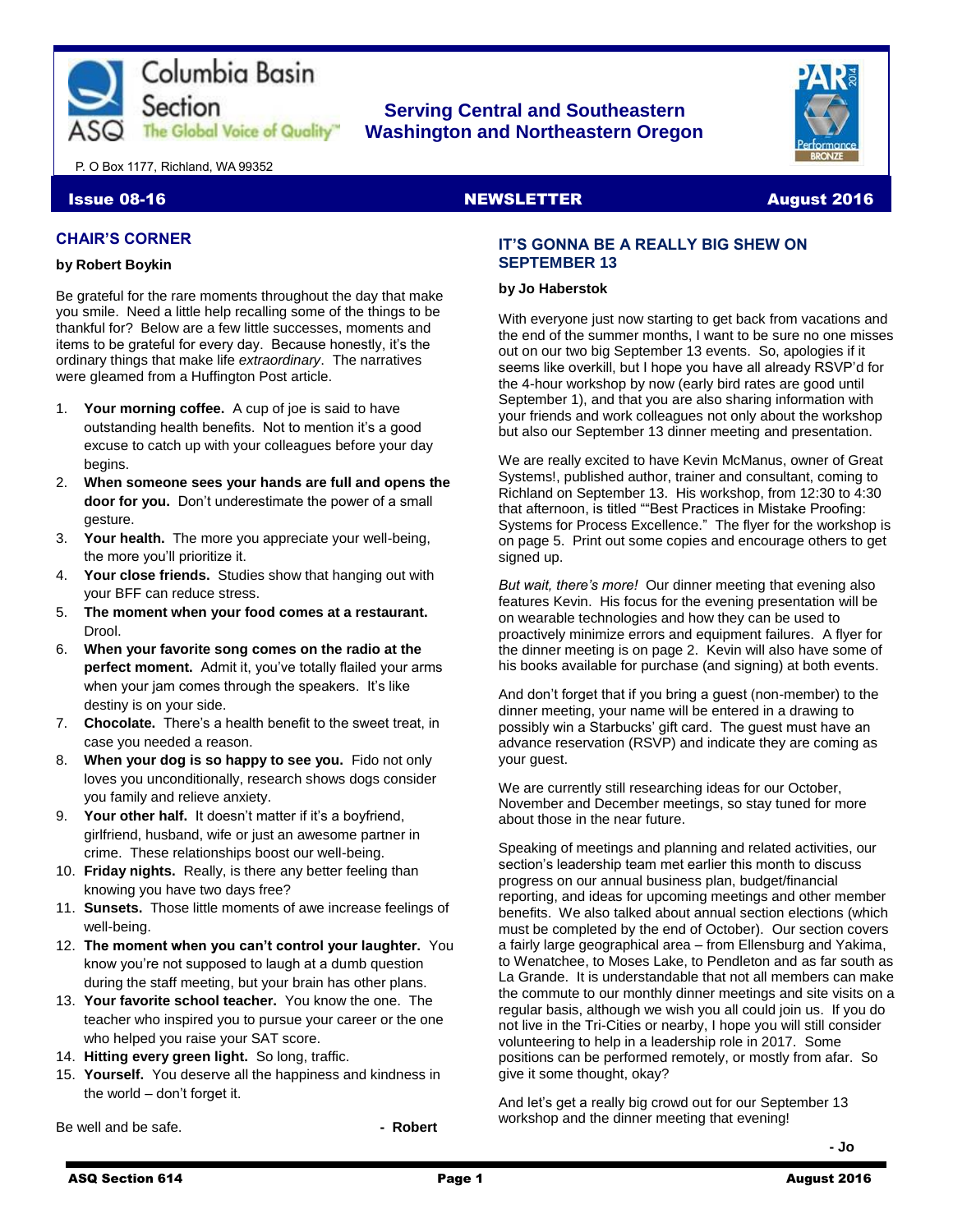

# **September 13, 2016 The Global Voice of Quality" American Society for Quality Columbia Basin Section 0614**



**Tuesday September 13, 2016**

## **LOCATION:**

Columbia River Catering Shilo Inn 50 Comstock Richland, Washington

**5:30 p.m.** - Check in/Networking (no host cocktail service)

**6:00 p.m.** - Buffet Dinner

**6:45 p.m.** - Presentation

Several of Kevin's books will be available for purchase and signing at the meeting, including:

*Error Proof: How to Stop Daily Goofs for Good*

*Vital Signs, Scorecards and Goals: The Power of Meaningful Measurement*

## **DINNER BUFFET MENU:**

The Chef and crew at Columbia River Catering always provide a fine and varied buffet dinner for us at the Shilo Inn. The buffet usually includes two entree choices, plus accompanying vegetable, a number of tasty salads, and a vegetable and/or fruit tray.

Your choice of coffee, tea or decaf is included with dinner. And don't forget to save room for dessert!

**Cost:** (cash or check)

\$20 ASQ members \$25 non members \$5 presentation only

Reservations are due September 8. E-mail [Panda\\_2@charter.net](mailto:Panda_2@charter.net) with your name, phone number, company affiliation, and type of reservation, or call Alvin at (509) 371-2221.

**Note:** All no shows will be billed unless cancelled 48 hours in advance.

*For more information about our ASQ section and other upcoming events,*  [www.asq614.org/](http://www.asq614.org/)

# **Using Wearables to Proactively Minimize Human Errors and Equipment Failures**



# **Kevin McManus Chief Excellence officer – Great Systems!**

We all know that asking people to try harder or punishing them when they fail to follow the rules are not effective strategies for minimizing errors. It is also common to recognize that engineered fixes are the best fixes, but we often do this from a 'but it costs too much' perspective and then quickly discount those options. All that is changing as Moore's Law continues to cycle year in and year out. It's time for cost-effective technology to play its role in improving human performance in the workplace.

When we think of wearable tech, perhaps the items most likely to come to mind are fitness trackers and smart watches. But there are many other applications, including monitoring systems for detecting environmental hazards on the job, as well as for assisted living, eldercare, and even for pets!

In this presentation, we will explore the different types of emerging wearable technology and the key types of applications that are quickly gaining traction in the workplace as performance improvement tools. We will also look at how the data provided by these devices, when combined with enhanced decision-making analytics, can be used to help generate far superior decisions, both on the front lines and in the board room. Finally, we will explore the potential, power, and peril of wearables when they are fully deployed as an asset optimization strategy.



Join us on September 13 to learn more about wearable technology – the good, the bad, and the ugly. (It's not all about making a fashion statement!)

*About the speaker: Kevin McManus serves as Chief Excellence Officer for Great Systems!, based in Portland, Oregon, and is also an international trainer for the TapRooT® root cause analysis process. During his thirty-five plus years in the business world, he has served as an Industrial Engineer, Training Manager, Production Manager, Plant Manager, and Director of Quality. He holds an undergraduate degree in Industrial Engineering and a MBA. Kevin has been a member of IIE for thirty-four years, and he has been recognized as a Fellow within that group. He has served as an Examiner and Senior Examiner for the Malcolm Baldrige National Performance Excellence Award for*  seventeen years. Kevin also writes the monthly performance improvement column for Industrial *Engineer magazine, and his newest book is entitled "Error Proof – How to Stop Daily Goofs for Good."*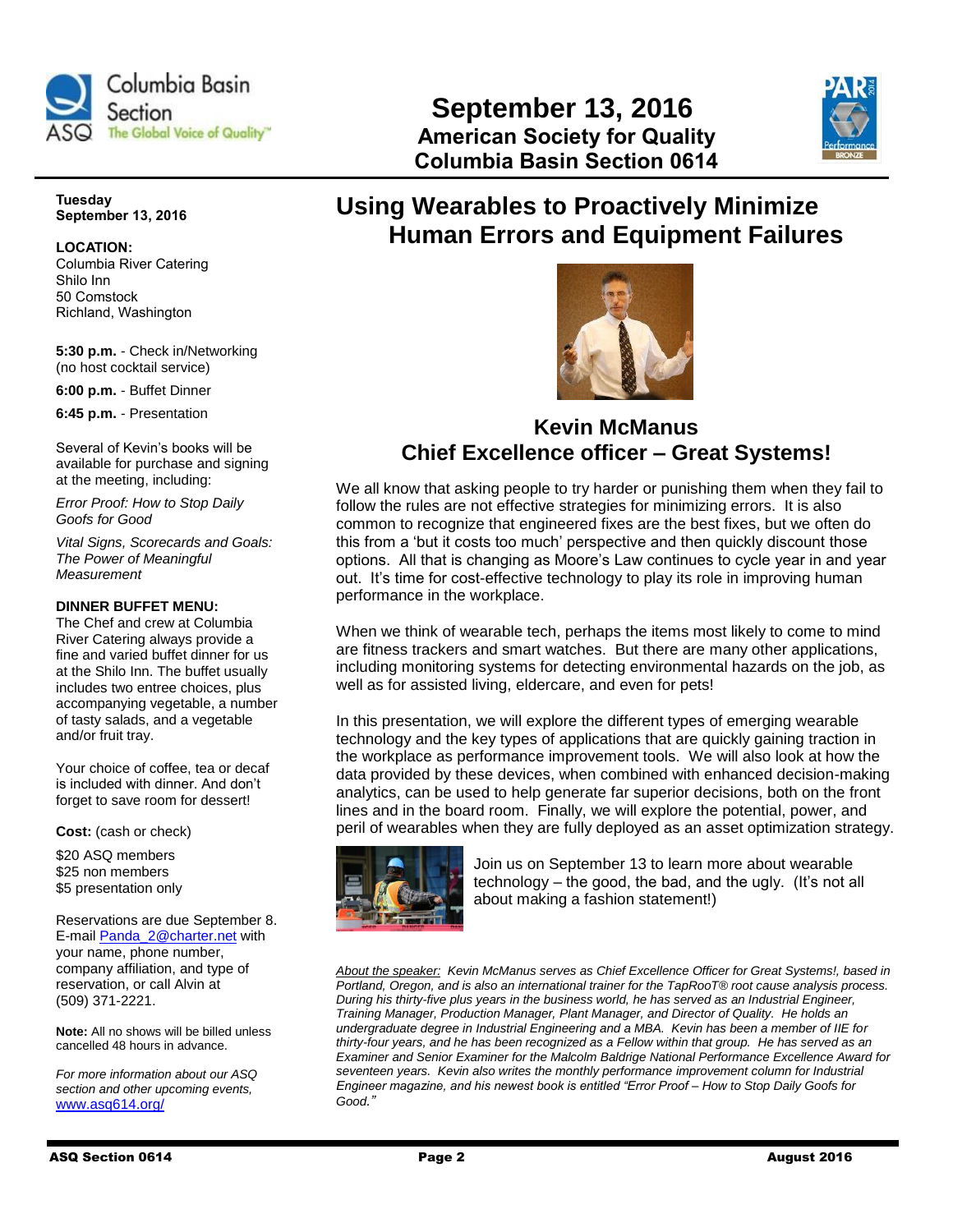## **GET YOUR FREE GIFT FROM ASQ**

One of the key prerequisites to successfully implementing quality programs and practices is buy-in of leadership. As a quality professional it is imperative to effectively communicate the impact, risks, and financial costs of poor quality in a way that leadership will understand and be motivated by.

This month's free ASQ member gift will get you started down the path of understanding and applying the principles and practices of cost of quality/cost of poor quality (CoQ/CoPQ), to reveal opportunities for improvement and to better communicate the value and importance of quality, as it impacts the bottom line. The bundle includes:

- The Cost of Quality (ASQ TV Episode)
- The Executive Guide to Understanding and Implementing Quality Cost Programs (e-book)
- The Hidden Factory (webcast)
- An Introduction to the Cost of Quality (webcast)

[Click here](https://asq.org/SignIn.aspx?prvurl=http://asq.org/membership/members/gift/?utm_content=&utm_source=email&utm_medium=email&utm_campaign=marketing_engagement_080116_membergift) to get these resources.

## **RECRUIT NEW ASQ MEMBERS & YOU COULD WIN A PRIZE!**

ASQ at the national level is currently promoting the Referral Olympics: You could win a \$10 Starbucks e-card for every person you refer, and if your referrals join ASQ by September 9, you could win an even bigger prize, including a \$200 Visa gift care. [This link](http://membership.asq.org/2016olympics?utm_content=) provides an example message you can send to others to encourage them to join ASQ.

But wait! Our local ASQ section also has a member recruitment challenge going on at this time, so you could win even more. If you recruit a new full ASQ member and they join by September 15, your name will be entered for a prize. You must notify [Jo](mailto:jkhbme@gmail.com) with your recruit's membership information to be entered in the drawing. Full details about our local challenge are included at the end of this newsletter.

You can get more information about our local section to share with potential new members, including a brochure, on our [section website.](http://www.asq614.org/)

## **"A NIGHT ON THE TOWN" FUNDRAISER**

#### **September 24 in Kennewick**

The Edith Bishel Center's annual Dining in the Dark fundraising event will be held September 24 at the Tri-City Country Club in Kennewick. Themed "A Night on the Town," this year's event features a live jazz band, casino night, blindfolded dinner, silent and live auction, live DJ and dancing. Tickets are \$50 each, with all proceeds going to the Edith Bishel Center for the Blind and Visually Impaired. This is a great way to support your local blind and visually impaired community while enjoying a fun filled evening. For tickets, call 509-735-0699.

## **CALL FOR VOLUNTEERS: HELP OUR SECTION IN 2017**

We're still looking for section members – *that would be YOU!* – to volunteer to help in 2017.

This year has been a good one for our section, with some great programs, site visits and training offered. Let's continue the momentum in 2017!

We want to allow as many members as possible to have opportunities to become more actively involved in our section in 2017. Key positions to be filled are Section Chair, Treasurer and Secretary. Equally important to our continued success are the committee leads: Membership, Certification, Nominations, Education, Voice of the Customer, Programs and Publicity.

Please give some serious thought to volunteering to serve on our section's 2017 leadership team. We are always open to new ideas, and we need willing members to step up and help turn ideas into activities to benefit our members and our local communities. Most positions do not require a huge time commitment.

If you would like to help, contact our nominations chair, [Randy](mailto:randallcline@yvmh.org) Cline. He will be happy to tell you more about the requirements and roles.

## **MCLDA MEETING: "TURNING CHALLENGES ITO OPPORTUNIES"**

## **September 8 in Richland**

The September 8 dinner meeting of the Mid-Columbia Leadership Development Association (MCLDA) features motivational humorist Sharon Lacey. She will share her experience in turning challenges into opportunities and address the importance of turning stressful or negative situations into positives that can work *for* you rather than against you.

The meeting will be held at the Shilo in Richland, with networking starting at 5:30 pm, followed by dinner, chapter business, and the program at 7 pm. Cost is \$20 for the dinner meeting, or \$5 for just the presentation. To RSVP, [click here.](https://www.surveymonkey.com/r/VY2ZH3J)

## **HOSHIN KANRI: STRATEGIC PLANNING AND EXECUTION MADE SIMPLE**

## **September 8 in Bellevue**

*Hoshin Kanri is a step-by step strategic planning process*. It provides a method for creating a comprehensive communication system between all levels of employees, keeping everyone focused on meeting organizational goals.

The September 8 meeting of the Western Washington chapter of the Institute for Supply Management (ISM) will be held at the Coast Bellevue Hotel and features Dennis Gawlik, who will share information about the Hoshin Kanri process. Cost is \$45. For more information or to register for the meeting, click [here.](https://www.ismww.org/insidepages/meetings/details.cfm?meetingid=D994E9E8-5056-8960-3EF0-0481931E0BC1)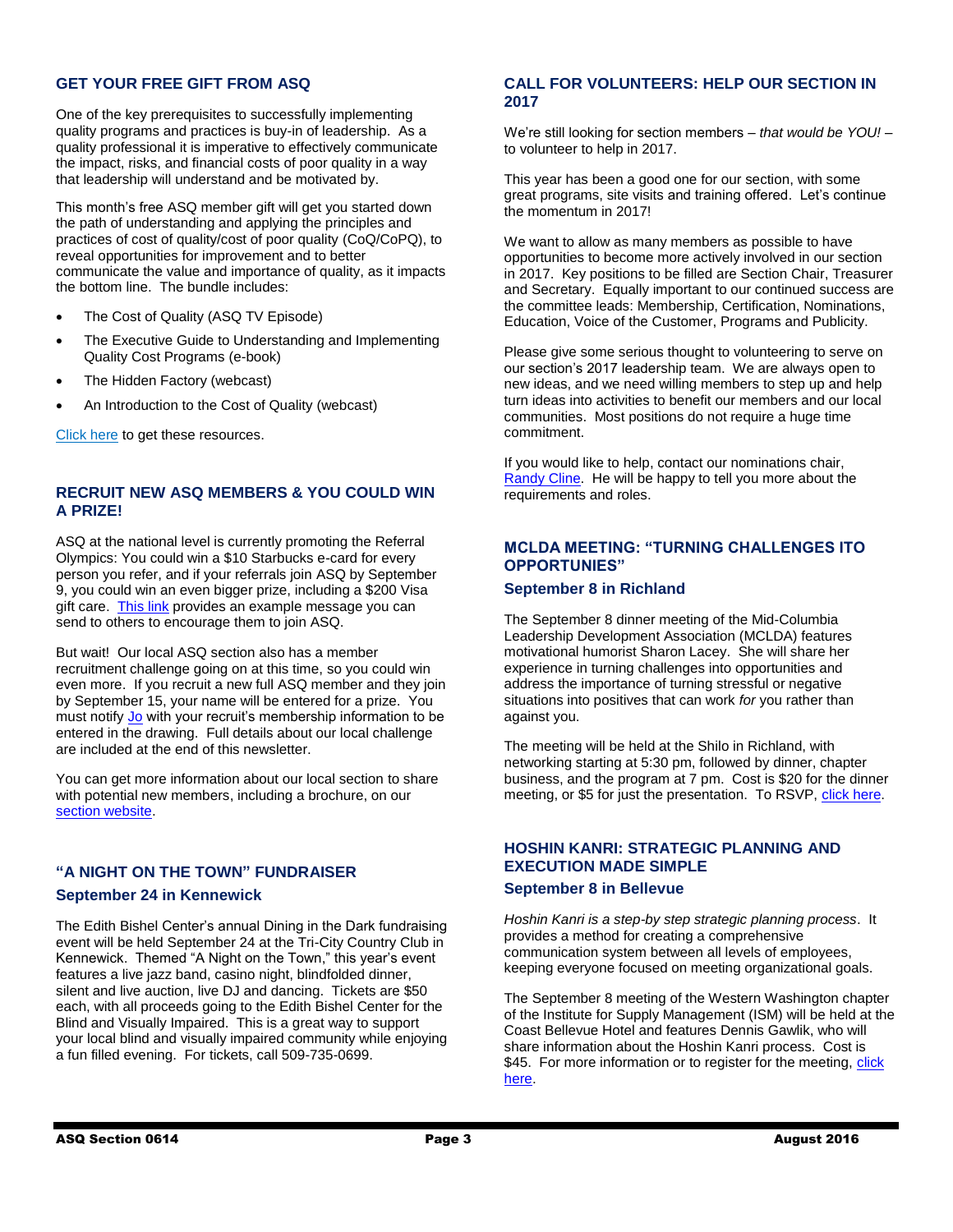## **THREE FOR THE PRICE OF TWO IN ATLANTA**

ASQ is offering the following courses in Atlanta in September, with this special promotion. To get the 3 for 2 rate, all three registrations must be for the same course.

[Auditing for Improvement](http://links.communications.asq.org/ctt?kn=6&ms=MTUxOTU3NjES1&r=MzAwNzE5NjcxMDE4S0&b=0&j=ODQxMTIzNTM5S0&mt=1&rt=0) Atlanta, GA - September 19 – 20, 2016

[Certified Biomedical Auditor Certification Preparation](http://links.communications.asq.org/ctt?kn=20&ms=MTUxOTU3NjES1&r=MzAwNzE5NjcxMDE4S0&b=0&j=ODQxMTIzNTM5S0&mt=1&rt=0) Atlanta, GA - September 21 – 23, 2016

[Certified Manager of Quality/Organizational Excellence](http://links.communications.asq.org/ctt?kn=7&ms=MTUxOTU3NjES1&r=MzAwNzE5NjcxMDE4S0&b=0&j=ODQxMTIzNTM5S0&mt=1&rt=0)  **[Certification Preparation](http://links.communications.asq.org/ctt?kn=7&ms=MTUxOTU3NjES1&r=MzAwNzE5NjcxMDE4S0&b=0&j=ODQxMTIzNTM5S0&mt=1&rt=0)** Atlanta, GA - September 19 – 21, 2016

To register, call Customer Care at 800-248-1946 and provide this code: ATL678

## **2016 PACIFIC NORTHWEST PURCHASING CONFERENCE**

## **October 17-19 in Bellevue**

The 73rd Annual Northwest Purchasing Conference features world-class speakers and educational programs on supply chain issues and much more. This is an opportunity to meet and network with supply management and purchasing professionals from throughout the Pacific Northwest region. The event is attended by purchasing managers and staff from Washington, Idaho, Alaska and Hawaii.

Two tours will be featured – FedEx and Boeing 737 plants – highlighting best practices in logistics and lean manufacturing. There will be 27 keynote and workshop presentations, with topics including: using emotional intelligence to get more of what you want; risk mitigation and cybersecurity; and big data implements & data analytics. Additional sessions will cover communicating effectively in a diverse workplace, building business acumen, negotiating long tem agreements, and how to set goals and actually achieve them.

Cost for the conference is \$450, if registration is received by September 16, with the tours costing an additional \$20 each. For more information[, click here.](https://www.ismww.org/insidepages/events/attendees.cfm?eventid=7CFD6F53-5056-8960-3E3A-31BBC79FED7D)

## **QUOTE OF THE MONTH**

"A life spent in making mistakes is not only more honorable but more useful than a life spent doing nothing."

- Bernard Shaw

Has your email address changed? Help us keep you informed of Section 0614 events and information by updating your contact information and email preferences a[t http://www.asq.org/.](http://www.asq.org/) Log in and click "My Account" to update your membership record. You can add or make email, address and phone changes in the "Contact" tab, and then be sure to click on the "email preferences" tab to be sure you are subscribed to receive future Section communications.

## **2016 SERVICE QUALITY CONFERENCE**

#### **October 24-25 in Chicago**

#### **Early bird deadline: September 9**

Service quality can be difficult to define and measure because of the many factors it includes. In general, service quality is about engaging customers, listening to and understanding their needs, establishing valid and reliable service performance measures and measuring customer satisfaction outcomes.

Having a better understanding of service quality standards can help improve economic competitiveness, customer satisfaction, and your organization's bottom line. This conference features leading experts who will provide engaging discussions, knowledge, and successes around service quality standards.

[Click here](http://asq.org/conferences/service-quality/2016/why-attend.html) for more information and to register.

## **SECTION 0614 MEMBERSHIP**

As of August 10, 2016, we have 88 members in our Section.

## **2016 SECTION 0614 LEADERSHIP TEAM**

**January 1 - December 31, 2016**

| <b>Section Chair</b>                 | Robert Boykin         |
|--------------------------------------|-----------------------|
| <b>Treasurer</b>                     | Kent Ozkardesh        |
| <b>Secretary</b>                     | Jo Haberstok          |
| <b>Certification/Recertification</b> | Patrick Faulk         |
| Audit                                | Alvin Langstaff       |
| <b>Membership Chair</b>              | Jo Haberstok          |
| <b>Nominating Chair</b>              | <b>Randy Cline</b>    |
| <b>Education Chair</b>               | <b>Charles Tyler</b>  |
| <b>Voice of the Customer Chair</b>   | Debbie Clarke         |
| Webmaster                            | <b>Steve Prevette</b> |
| <b>Newsletter Editor</b>             | Robert Boykin         |
| <b>Programs Chair</b>                | Vacant                |
| <b>Publicity Chair</b>               | Vacant                |
| <b>Community Outreach Chair</b>      | Vacant                |

## **PUBLICATION INFORMATION**

This newsletter is published on a regular basis to inform members and potential members about Section 0614 activities and other news/information that may be of value to quality professionals. To be considered for the next newsletter, input must be received by the 10th of the month.

Ī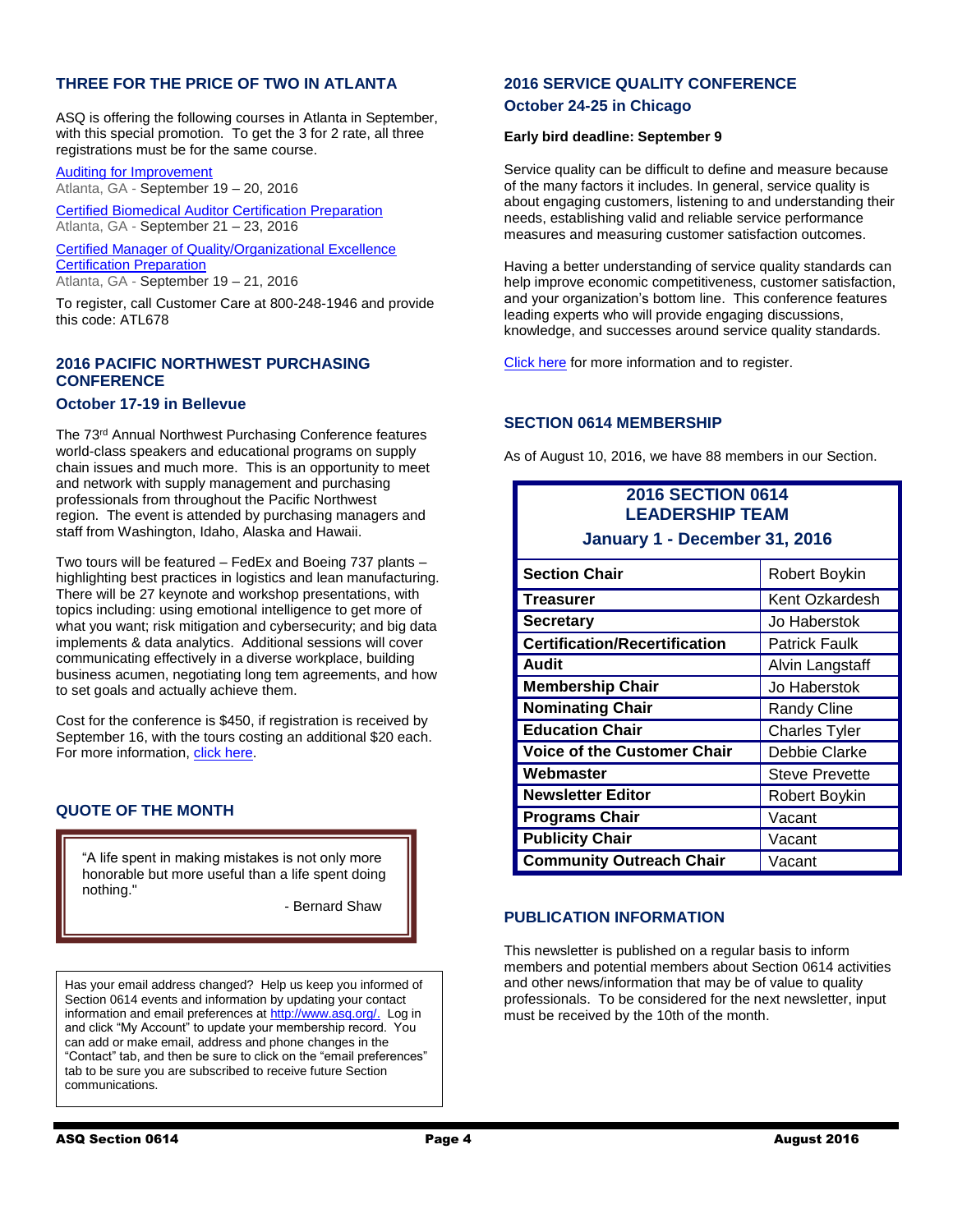

## **Tuesday September 13, 2016**

**LOCATION:**  Shilo Inn *50 Comstock Richland, Washington*

*12 noon – Check-in/Networking*

*12:30 p.m. – Workshop Begins*

*Early Bird Rates (must be received by September 1):*

*\$40 ASQ members \$50 all others*

*After September 1, the cost for all participants increases to \$55* 

*Reservations and payment requested by September 1. Please email* [jkhbme@gmail.com](mailto:jkhbme@gmail.com) *with your name, phone number, company affiliation and member status, or call (509) 544-6183.*

*Payment in full (check or cash only) must be received in advance of the workshop unless other arrangements are made. Businesses sending multiple attendees may request an invoice.*

*No refunds. Substitutions are acceptable; please let us know of changes as early as possible.*

*For more information about Columbia Basin ASQ Section 0614 and other upcoming events:*  [www.asq614.org/](http://www.asq614.org/)

*Several of Kevin's books will be available for purchase at the workshop, including:*

*Error Proof: How to Stop Daily Goofs for Good*

*Vital Signs, Scorecards and Goals: The Power of Meaningful Measurement* 

**Best Practices in Mistake Proofing: Systems for Process Excellence**

> **Join us for a special workshop on September 13 12:30 pm to 4:30 pm – Shilo Inn, Richland**



## **Kevin McManus Chief Excellence Officer – Great Systems!**

Six sigma levels of quality cannot be achieved by simply asking people to be careful. How do restaurant, energy, and aviation employees achieve very low error rates on a consistent basis while others who do less mistake prone work make significantly more errors? What approaches are used to obtain much higher levels of procedure compliance? This workshop will give you the details on several best practices you can use to better 'mistake proof' your workplace.

What percent of the organizations that have invested time and money to pursue six sigma levels of quality have actually achieved those levels? Of that percentage, how many have sustained these levels of performance over time? The resultant rate is low – few organizations attain, let alone sustain, six sigma levels of performance across a variety of their work processes. The positive side of this, however, is that these organizations are probably not using very effective error-proofing approaches. They may think that the systems they are using work well, but they really can't validate this belief. Besides, a lot of mistakes happen daily in most organizations – it's just part of the job, right?

Significant examples of success – where error and incident rates are very low – can be found. The Blue Angels excel at process planning and review. A quick serve restaurant chain has a superior training and certification system. Oil field workers consistently achieve miniscule safety incident levels that many organizations would often consider as being unobtainable. How do these groups of people find ways to standardize their work practices while also improving their work systems? This presentation will give you the system details used by these organizations and others.

In this 4-hour presentation, you will learn how to:

- Identify those work approaches that are key in reducing human error rates
- Make improvements to the error minimization approaches you already use
- Better measure the effectiveness of your error proofing approaches
- Develop your own prioritized, 'mistake proofing' plan

*Kevin McManus serves as Chief Excellence Officer for Great Systems!, based in Portland, Oregon, and is also an international trainer for the TapRooT® root cause analysis process. During his thirtyfive plus years in the business world, he has served as an Industrial Engineer, Training Manager, Production Manager, Plant Manager, and Director of Quality. He holds an undergraduate degree in Industrial Engineering and a MBA. Kevin has been a member of IIE for thirty-four years, and he has*  been recognized as a Fellow within that group. He has served as an Examiner and Senior Examiner *for the Malcolm Baldrige National Performance Excellence Award for seventeen years. Kevin also writes the monthly performance improvement column for Industrial Engineer magazine, and his newest book is entitled "Error Proof – How to Stop Daily Goofs for Good."*